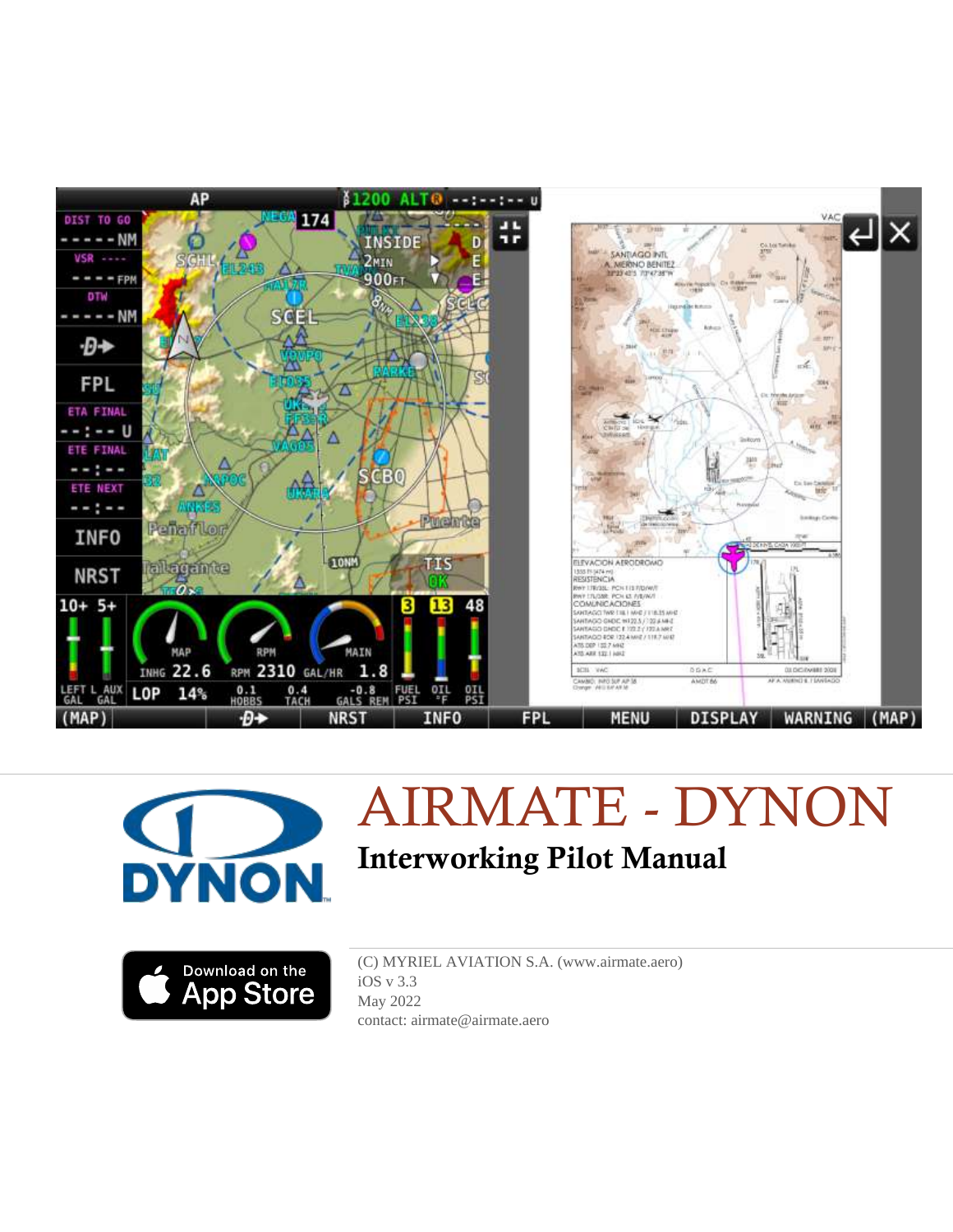# **CONTENTS**

| Using Airmate navigation database, displaying charts and plates on your SkyView 10 |  |
|------------------------------------------------------------------------------------|--|
|                                                                                    |  |
|                                                                                    |  |
|                                                                                    |  |
|                                                                                    |  |
|                                                                                    |  |
|                                                                                    |  |
|                                                                                    |  |
|                                                                                    |  |
|                                                                                    |  |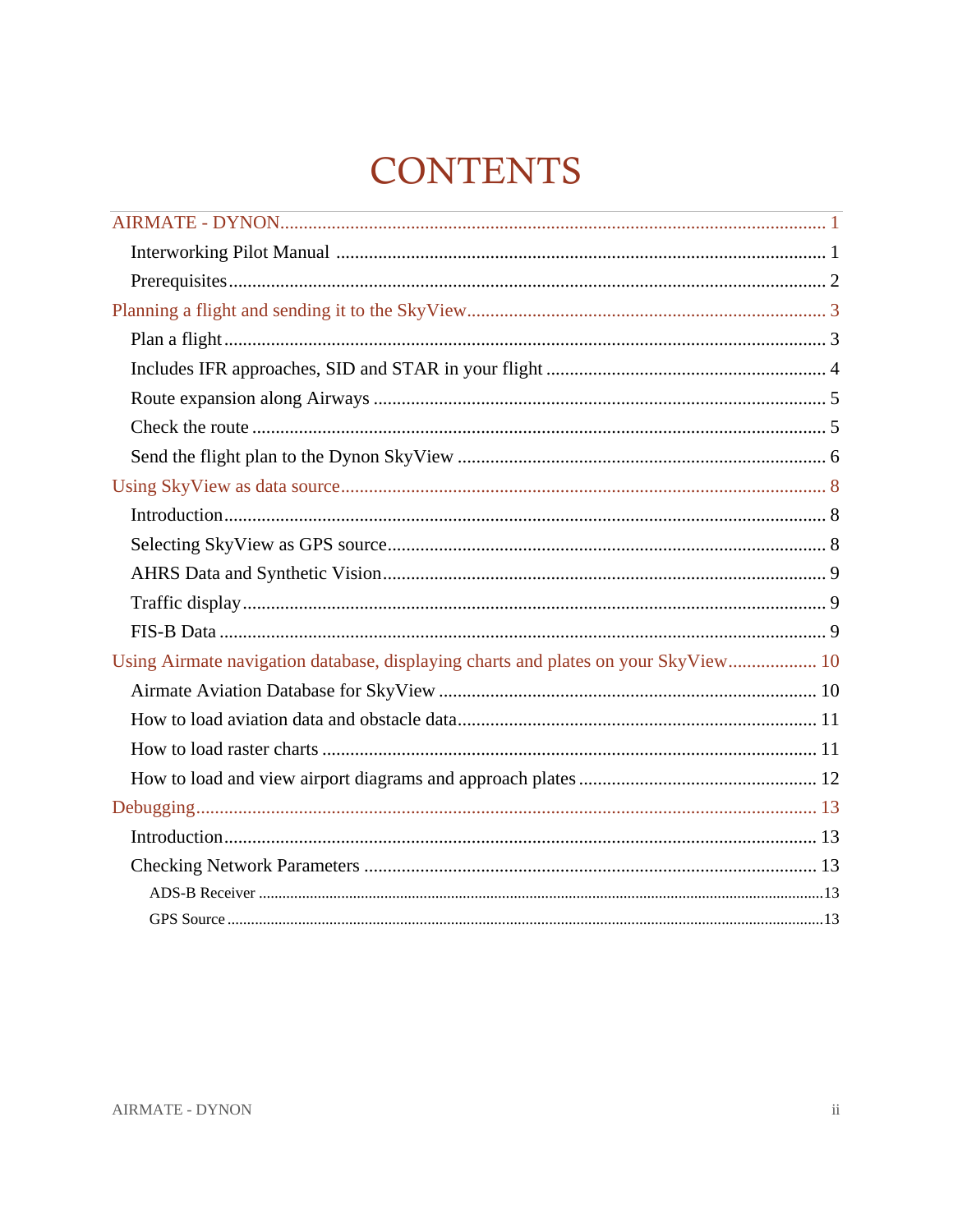# AIRMATE - DYNON

Interworking Pilot Manual

<span id="page-2-1"></span><span id="page-2-0"></span>Airmate provides a complete integration with Dynon SkyView, provided a Wi-Fi interface is connected to the Dynon unit.

Using Airmate, you fully take advantage of all interworking capabilities of SkyView with Airmate Electronic Flight Bag:

- Airmate can use the SkyView as **high precision GPS source**, **AHRS data source** and **ADS-B/FIS-B source**.
- From Airmate, you could **send your planned flight to the Dynon SkyView**, the route will be automatically imported and will become the current active route. In this way, you don't need to create again your flight route in the SkyView, saving time and avoiding data entry errors.
- Even more, for training purposes, you can send to the SkyView **routes including approaches, SIDs and STARs**. All approaches waypoints will be loaded to the SkyView. You could also **include airway identifiers in your route**, Airmate will automatically expand the route and send to the SkyView the complete list of airway waypoints along your route. Please note those advanced features require the use of the Airmate Navigation Database loaded in your Dynon unit, to make sure Airmate and SkyView databases are fully aligned.
- By **subscribing to Airmate Navigation Database for SkyView in your region**, your Dynon unit will take advantage of the most comprehensive aeronautical database available, including for example all small, ultralight and bush airfields and Visual Reporting Points. You could also display **any aeronautical raster map** of the wide Airmate catalog (most of them free) and **view all VFR and IFR approach plates** in more than 200 countries.

Airmate AIRAC data are mainly sourced from official aeronautical authorities (in Europe, the USA, and other countries). They may be completed by open source and unofficial data.

Even if the greatest care is applied to aeronautical data check, the aeronautical data supplied free of charge may contain errors and missing information. Therefore, Airmate should never be used as main source of information for flight planning or navigation, and Airmate publishers decline all liability in case of incorrect or invalid data.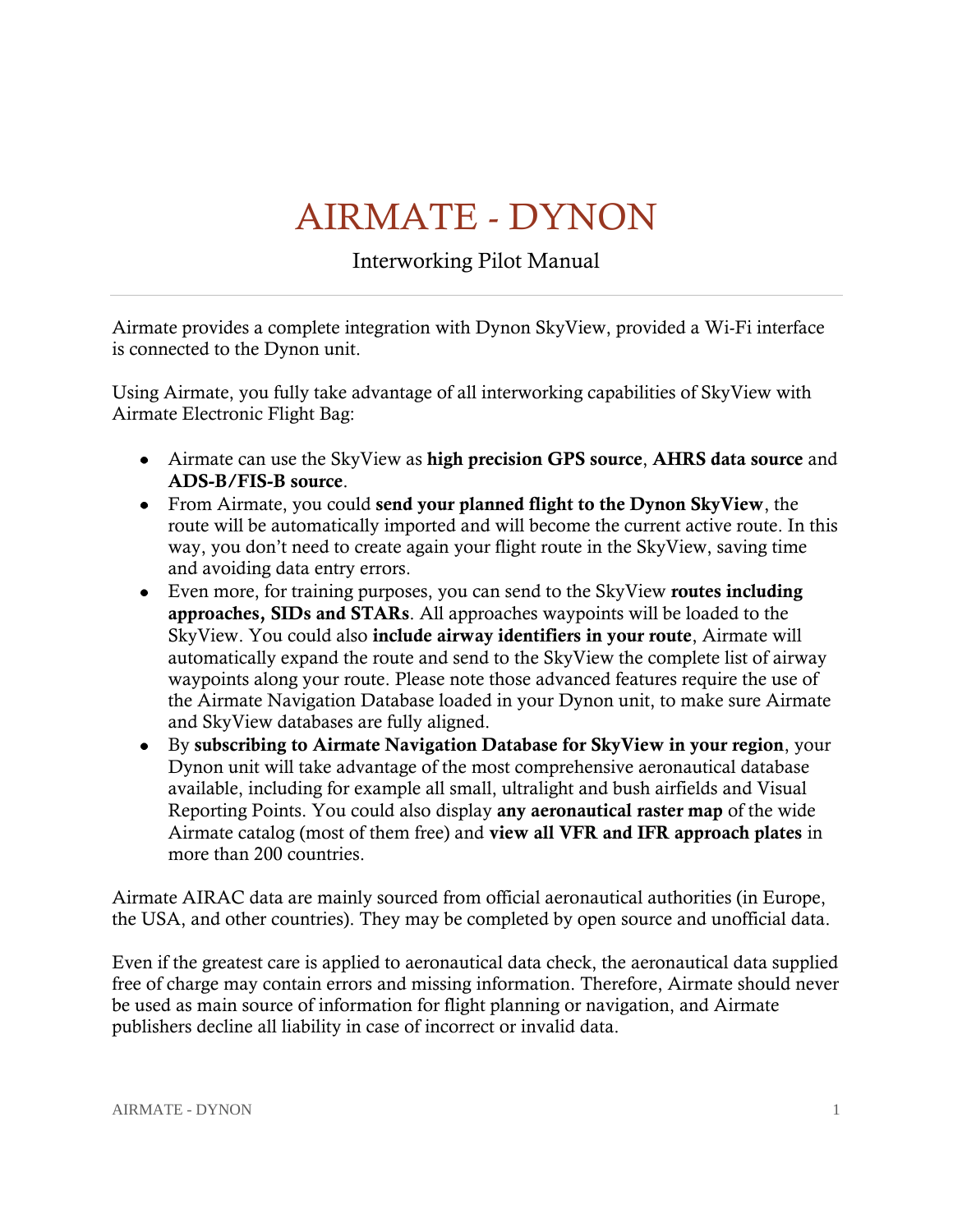<span id="page-3-0"></span>You need to own an iPhone or iPad and Airmate version 3.3 or above. Dynon interworking will be added later to the Android version of Airmate.

Dynon unit should have a firmware version 16.2 or later. To view current firmware: Press and hold buttons 7 & 8. Then, navigate to SETUP MENU > LOCAL DISPLAY SETUP, and then scroll down to DISPLAY HARDWARE INFORMATION).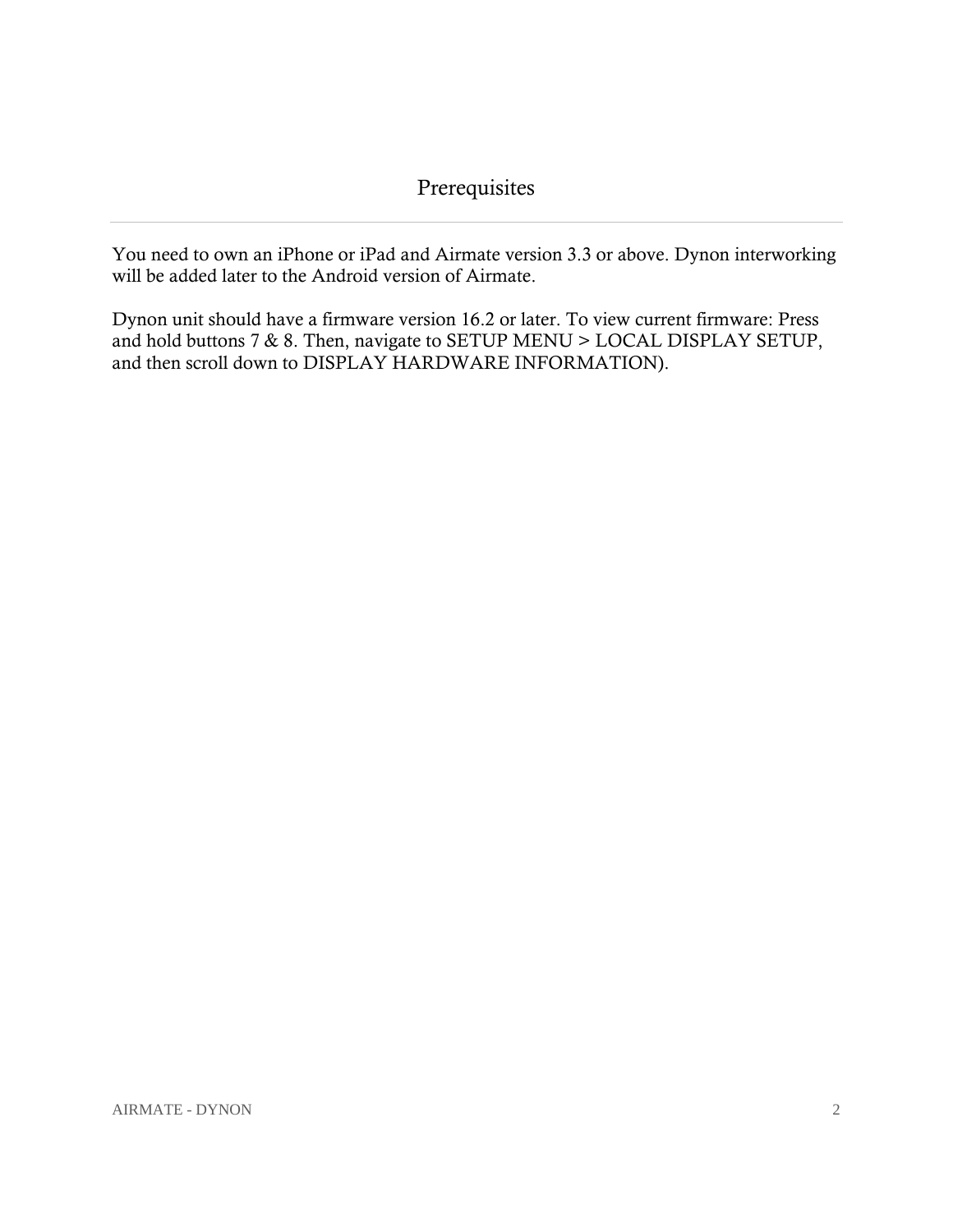## <span id="page-4-0"></span>Planning a flight and sending it to the SkyView

## Plan a flight

<span id="page-4-1"></span>Plan your flight as usual using Airmate EFB (refer to Airmate Pilot Manual for more information). You need to indicate at least origin and destination airfield, and then add the waypoints of your route, either graphically from the map or using the Route Editor.

Once your flight is defined, you could easily upload it to your Dynon SkyView from Airmate EFB, avoiding the hassle to enter again all waypoints in your route and the risk of data entry errors.



In addition, Airmate also offers you two exclusive advanced features:

- **Use airway identifiers**: Instead of listing all waypoints along an airway you will follow, you can indicate only the first (entry) and last (exit) airway waypoint bracketing the airway identifier, as in the example displayed (OBK V191 EDENN). Airmate will automatically expand the airway to add all waypoints along the airway between the entry and exit waypoints.
- **Load IFR approaches, SIDs and STARs**: Airmate integrates an approach database providing approach details for IFR approaches, SIDs and STARs in many countries. When you load an approach, SID or STAR, all waypoints of the selected approaches will be added to your flight plan and sent to the Dynon unit.

Those advanced features are described below.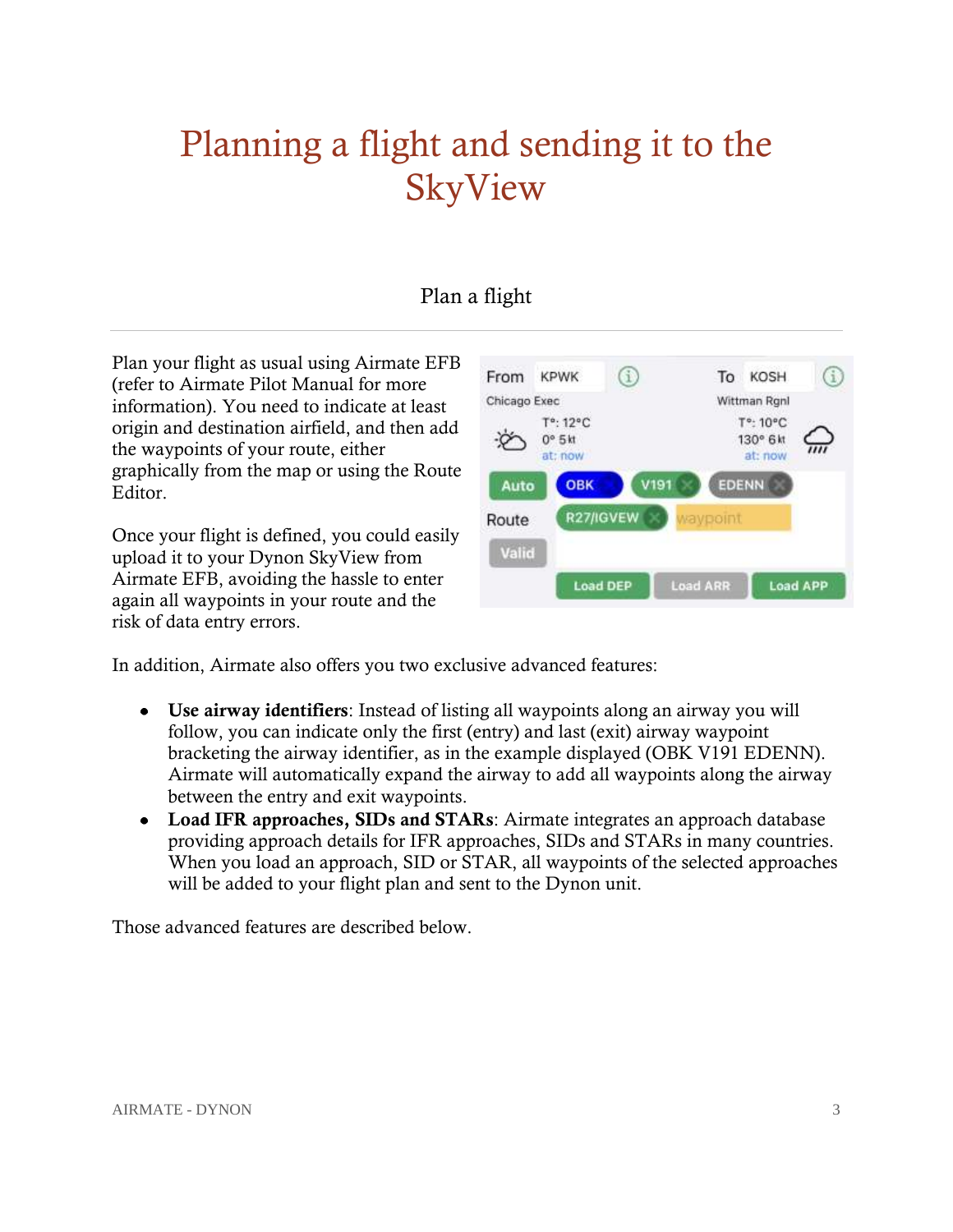## Includes IFR approaches, SID and STAR in your flight

<span id="page-5-0"></span>Neither Dynon SkyView nor Airmate database are certified for flying instrument approaches. However, **for training purposes only** you could easily load approaches in your SkyView from the free iOS Airmate app.

This training feature is taking advantage of latest Airmate database that includes in the US and other countries many SIDs, STARs and approach procedures. **You will need to have subscribed to Airmate navigation database for your Dynon SkyView and have latest database loaded in your SkyView**, so Airmate app and your SkyView will share the same data. To subscribe, go to [Airmate Shop](https://www.airmate.aero/shop/?product_cat=navigation-database-en&lang=en) and select your region.

First, create your flight in iOS Airmate app by selecting departure and destination airfields. If departure procedures (SID Standard Instrument Departure) are available in Airmate database for the departure airfield, a **Load DEP** button below the route editor will allow you to select and load the desired departure procedure in your route. In the same way, **Load ARR** and **Load APP** buttons may be active (green) to select and load the desired arrival procedure (STAR Standard Arrival Procedure) and instrument approach.

When you push one of those buttons, the list of the available procedures will be displayed. Once selected, you may also be proposed appropriate transitions (for example the departure runway for a SID) and/or the airway transition for a SID or a STAR).

The procedure is then loaded and will appear in the route using the procedure identifier used for flight plan filing (for example LANKO9K).

You could double click on any procedure in the route to view all points of the procedures, including identifier, track and distance to next point and mandatory altitudes.

| <b>IGVEW</b> |                               |       |      |
|--------------|-------------------------------|-------|------|
| PRIMO        | $4.6^\circ$                   | 6.3NM | 3000 |
| PEENA        | $274.5^{\circ}$               | 5.9NM | 2600 |
| <b>RW27</b>  | $274.3^{\circ}$               | 5.5NM | 824  |
|              | Climb on 273° course to 1036' |       |      |
|              | Direct to HETUP above 3000'   |       |      |

You could at any time change a procedure by using the **Load …** button to select another procedure and transition, it will replace the previous one.

1

Approach coverage depends on the country: in the USA, all departure, arrival and approach procedures are available. In most other countries, the coverage focuses on RNAV/RNP approaches and all approaches may not be available. We are working to enhance the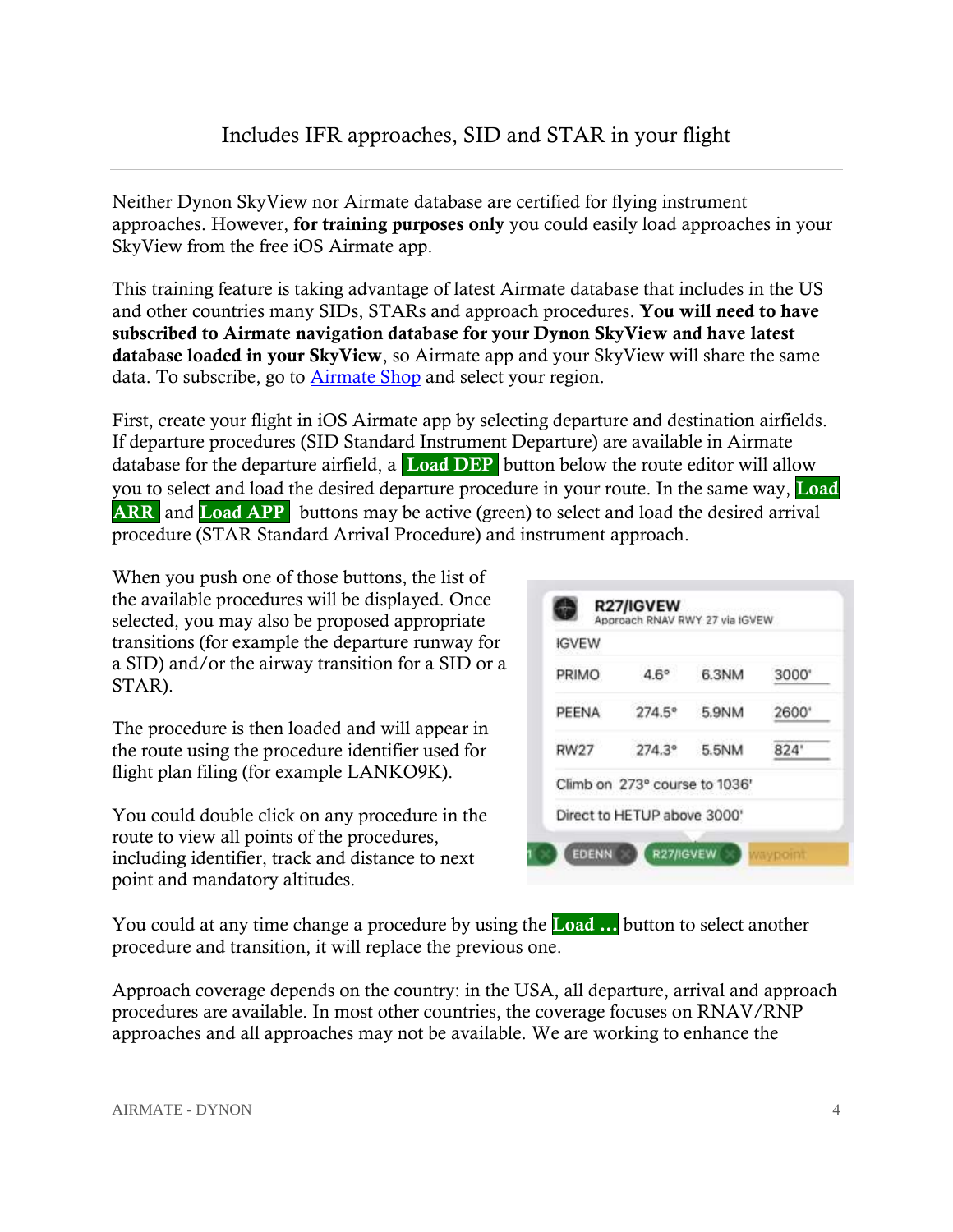procedure coverage database, adding numerous new approaches every month, according customer requirements (if some RNP/RNAV approaches you would like to use are not listed, contact us at airmate@airmate.aero to have them added).

### Route expansion along Airways

<span id="page-6-0"></span>When you enter an airway designator between two route waypoints, and the bracketing waypoints are part of this airway, Airmate iOS will automatically insert in your flight route all intermediate waypoints along the airway between the waypoints. They will be shown graphically on the map and in the flight log. The airway designator will be displayed in green in the route editor.

| Those intermediate waypoints automatically inserted |  |
|-----------------------------------------------------|--|
| are displayed on the map with a light blue dot.     |  |

| WIPED        | O°          | 31.9NM                 |
|--------------|-------------|------------------------|
| <b>BONOT</b> | $348^\circ$ | 8.6NM                  |
| BAE          | 348°        | 15.3NM                 |
| CORIR        | 351°        | 21.6NM                 |
| <b>EDENN</b> | $350^\circ$ | 12.9NM                 |
| OBK<br>Auto  | <b>V191</b> | <b>EDENN</b><br>R27/IG |

You could double click on any airway in the route

editor to view all waypoints along the route between the waypoints before and after the route designator. All those waypoints will be transmitted to the Dynon SkyView.

If you delete or reshuffle waypoints so the route designator is no longer bracketed by two waypoints belonging to this airway, the route designator will be displayed in red in the route editor and no waypoint expansion will occur.

### Check the route

<span id="page-6-1"></span>After having defined your route and selected appropriate departure, arrival and instrument approaches, check your route and flight log to ensure the routing matches your expectations. You could double click on the procedure name in Airmate Route Editor to expand it and review all points of the procedure along with their track, distance and altitudes.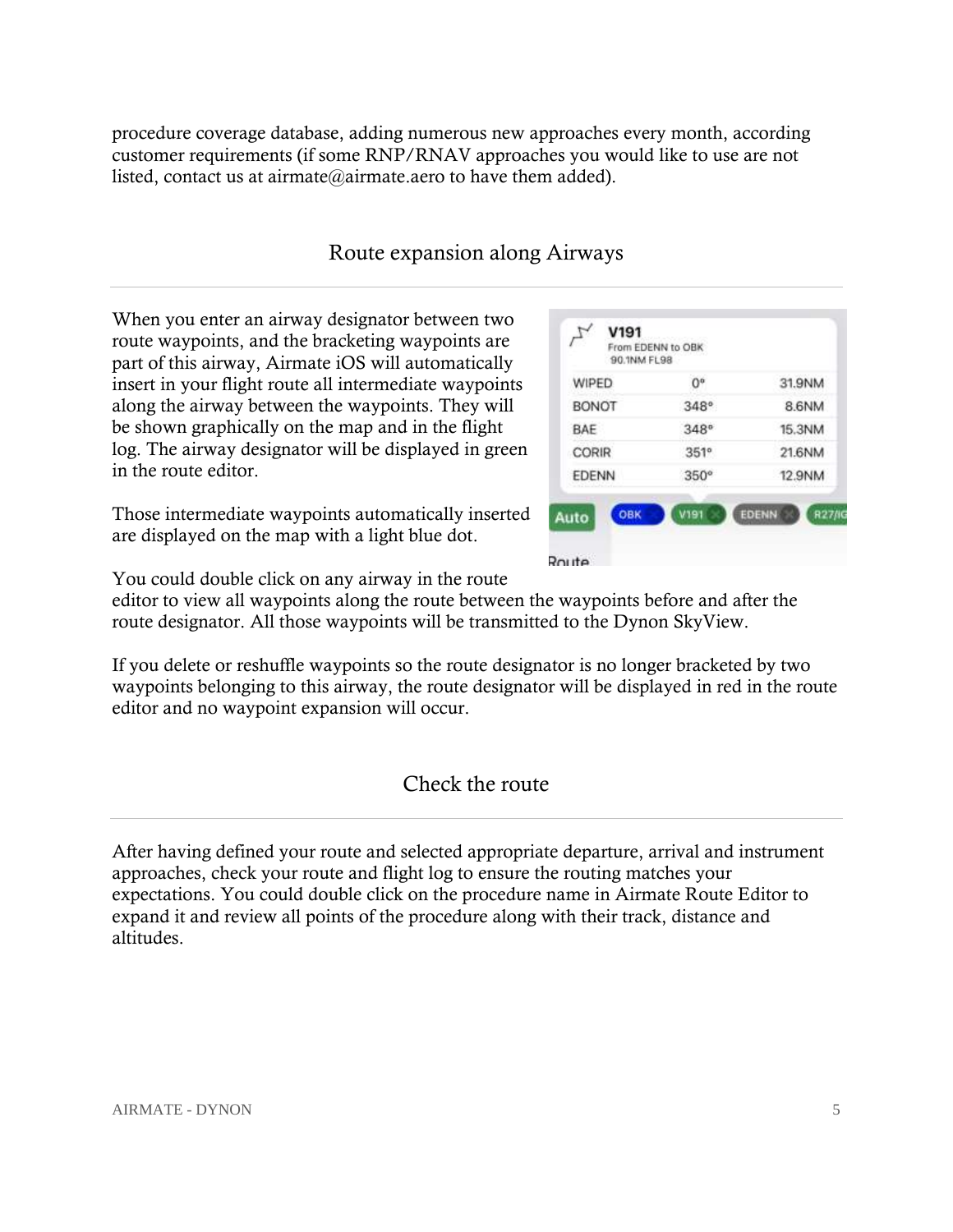If the approach plates have been georeferenced, you will be able to click on the airfield in the aeronautical map to display the georeferenced plate matching selected procedure on top of the map (this may be done automatically by Airmate when selecting an approach). You could then easily follow your approach path along the georeferenced chart. The missed approach will be displayed using a lighter magenta path, including its racetrack if applicable

For non-georeferenced approach plates, you could review them to check your routing is appropriate, either from Airmate app or from your Dynon SkyView is you have inserted an USB stick with the approach plates for your country or region.



## Send the flight plan to the Dynon SkyView

<span id="page-7-0"></span>Once the route is complete, you could click on the **Share** button from iOS Airmate summary flight plan planning form or on the **Export flight plan** button from the detailed flight plan planning form to send instantly your planned route to your Dynon SkyView. You should be connected to the SkyView Wifi network and use the iOS version of Airmate (SkyView interworking will be added in the future to the Android version of Airmate).

There are two ways of sharing/exporting a flight:

- from the summary flight edition page displayed  $\bullet$ using the Edit tab, click on the Share button at top right.
- For the detailed flight edition page, you could also click on the **Export Data** button

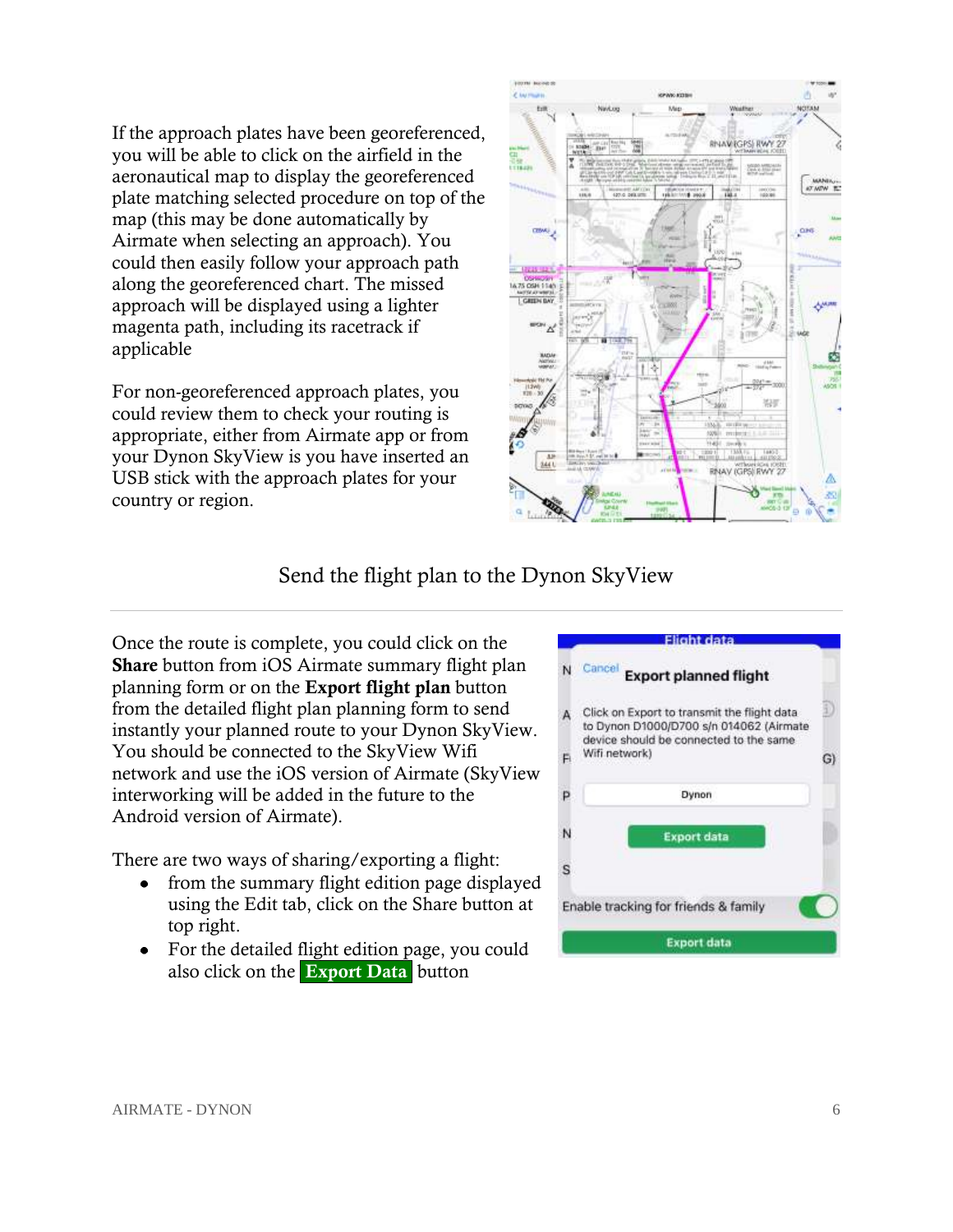This will open the Export planned flight popup that will detect the Dynon unit and prompt you to launch the export. After confirmation, the currently selected planned flight will be sent to the Dynon SkyView, the SkyView will display a confirmation message "*Flight plan received from Airmate*" and will update the active flight plan.

All the points in your route and approach are now loaded in your SkyView and could be tracked, including the waypoints for your approach.

If your Airmate route includes either approaches or airways, your Dynon unit should have subscribed to Airmate Navigation Database, to ensure aviation databases are aligned at both sides. If the serial number of your Dynon unit has not subscribed to Airmate Navigation Database, you will get an error message.

### **SkyView without** Airmate database

ice on Export to transmit the mynt uata

Your Dynon Skyview 014062 has no active subscription to Airmate database. You should have installed Airmate navigation database on your Skyview to have the same data than Airmate app so advanced planned flights could be shared. Please go to https://www.airmate.aero/shop to enable your subscription.

O<sub>k</sub>



| <b>FLIGHT PLAN</b><br><b>MAP SRC</b> |             |                          |                         |  |
|--------------------------------------|-------------|--------------------------|-------------------------|--|
| <b>SKYVIEW</b>                       |             |                          |                         |  |
|                                      | <b>DTK</b>  | <b>DIST</b>              | ETE                     |  |
| <b>KPWK</b>                          | $344^\circ$ | 4619 <sub>NM</sub> 30:47 |                         |  |
| <b>OBK</b>                           | $344^\circ$ |                          | 6.8 <sub>NM</sub> 00:02 |  |
| WIPED                                | 348°        | 31.9 <sub>NM</sub> 00:12 |                         |  |
| <b>BONOT</b>                         | $348^\circ$ |                          | 8.6 <sub>NM</sub> 00:03 |  |
| BAE                                  | $348^\circ$ | 15.3MM 00:06             |                         |  |
| CORIR                                | $351^\circ$ | 21.6MM 00:08             |                         |  |
| <b>EDENN</b>                         | 350°        | 12.9 <sub>NM</sub> 00:05 |                         |  |
| <b>IGVEW</b>                         | 034°        | 14.5NM 00:05             |                         |  |
| PRIMO                                | $004^\circ$ |                          | 6.3MM 00:02             |  |
| PEENA                                | $274^\circ$ |                          | 5.9 <sub>NM</sub> 00:02 |  |
| <b>KOSH</b>                          | 270°        |                          | 5.9 <sub>NM</sub> 00:02 |  |
| TOTAL REMAINING 4748MM 31:39         |             |                          |                         |  |

If your route doesn't includes approaches or airways, you could export it to the Dynon unit even when using a database supplied by another supplier. However, a discrepancy in both databases is always possible, so a careful check of all points in the route will be needed to make sure both databases are using the same waypoints.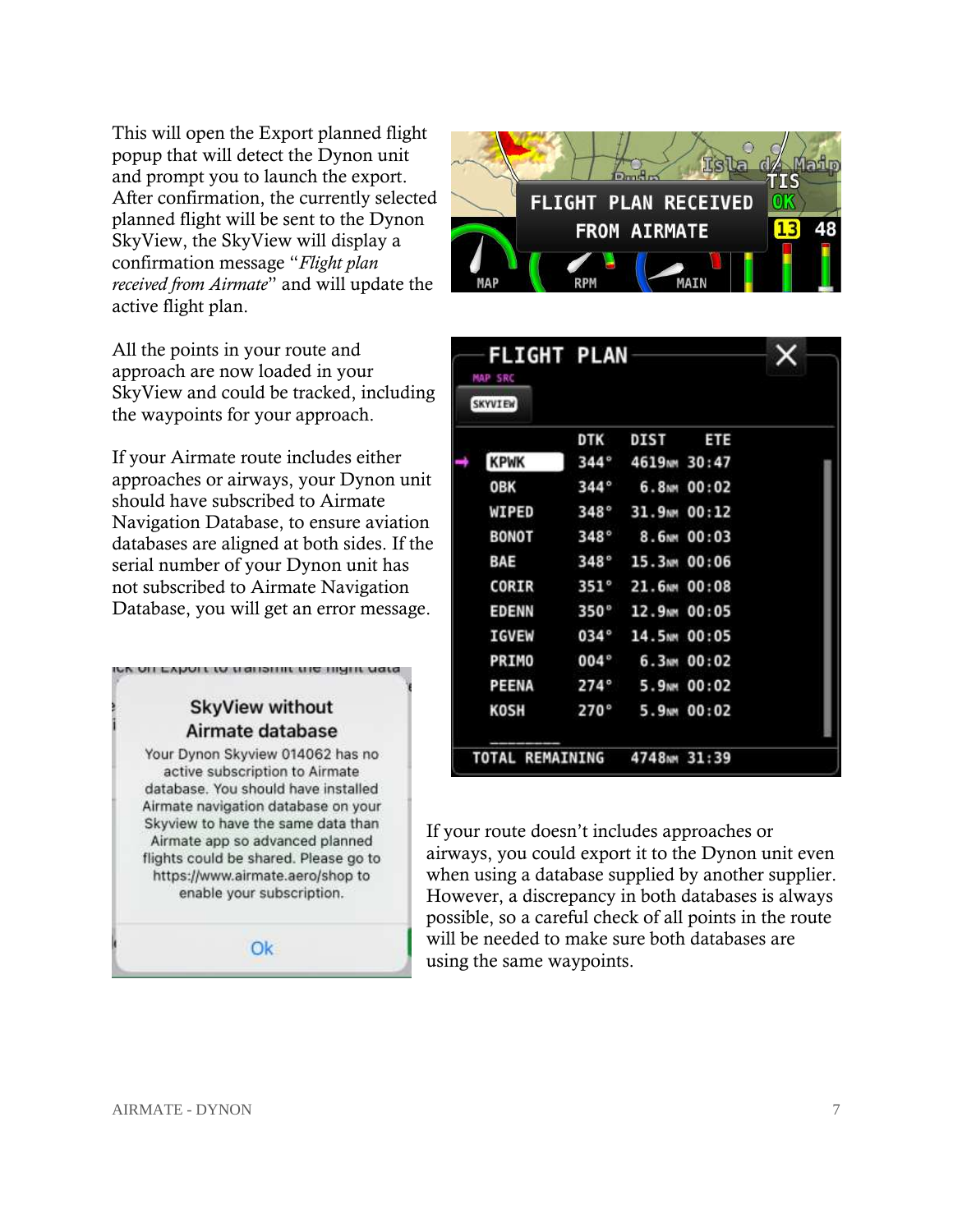## <span id="page-9-0"></span>Using SkyView as data source

#### **Introduction**

<span id="page-9-1"></span>The SkyView is a powerful device able to transmit to Electronic Flight Bags its current position, flight parameters including attitude, and received ADS-B and FIS-B data, including detected traffic and flight information service data.

When connected to the SkyView Wi-Fi network and switched to Flight Mode, Airmate will take advantage of all those data transmitted by the SkyView, including:

- **GPS Position:** using the SkyView GPS position will be more accurate the embedded iPhone or iPad GPS. Furthermore, this will greatly lower the battery drain and heating of your iPhone/iPad.
- **AHRS data**, that could be used to drive Airmate EFIS and Synthetic Vision.
- **ADS-B traffic data**, so Airmate will display traffic on its aeronautical map.
- <span id="page-9-2"></span>**And FIS-B data**, including weather and NOTAM updates during flight.

## Selecting SkyView as GPS source

When iOS device is connected to the SkyView Wifi network, Airmate will automatically detects the SkyView network when switched to Flight mode and will propose you to use the SkyView as GPS source. Click on **Dynon SkyView** to select the SkyView as GPS source, you could also select the auto-fallback choice to revert automatically to iOS own GPS (Location Services) in case of lost network connectivity with the SkyView.

You could also use Airmate Advanced Settings to set the SkyView as a data source.

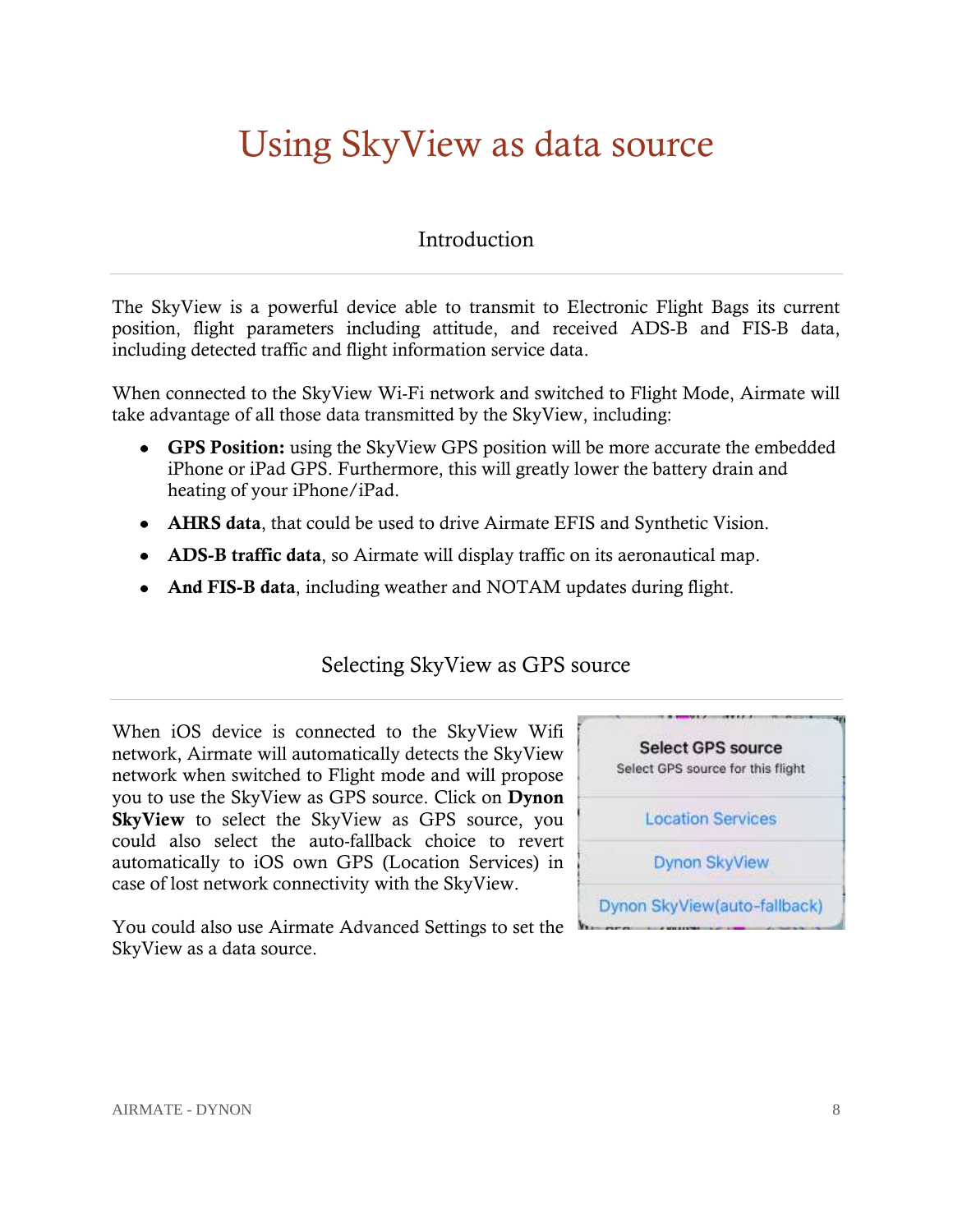### AHRS Data and Synthetic Vision

<span id="page-10-0"></span>Clicking on Airmate attitude indicator will open the EFIS display showing an attitude indicator and flight parameters. If the terrain data has been loaded for the overflown region, Synthetic Vision showing the ups and downs of rolling terrain ahead will be available.

The attitude displayed with use AHRS data received from the SkyView (pitch, bank and other parameters).

#### Traffic display

<span id="page-10-1"></span>Airmate will display traffic received from ADS-B by the SkyView on its aviation map. An icon will show aircraft location and heading, its identification, and the altitude difference relative to own aircraft.

## FIS-B Data

<span id="page-10-2"></span>When FIS-B data is received from the SkyView, Airmate will process it and perform appropriate actions:

- Received TAF and METAR will be stored in embedded weather database to update it. If the TAF or METAR pertains to the destination airfield or an alternate airfield, it will be displayed in an information box.
- Behavior is the same for NOTAM.
- Other received messages may be viewed by clicking on the Tower antenna displayed in the EFIS display or flight parameters.



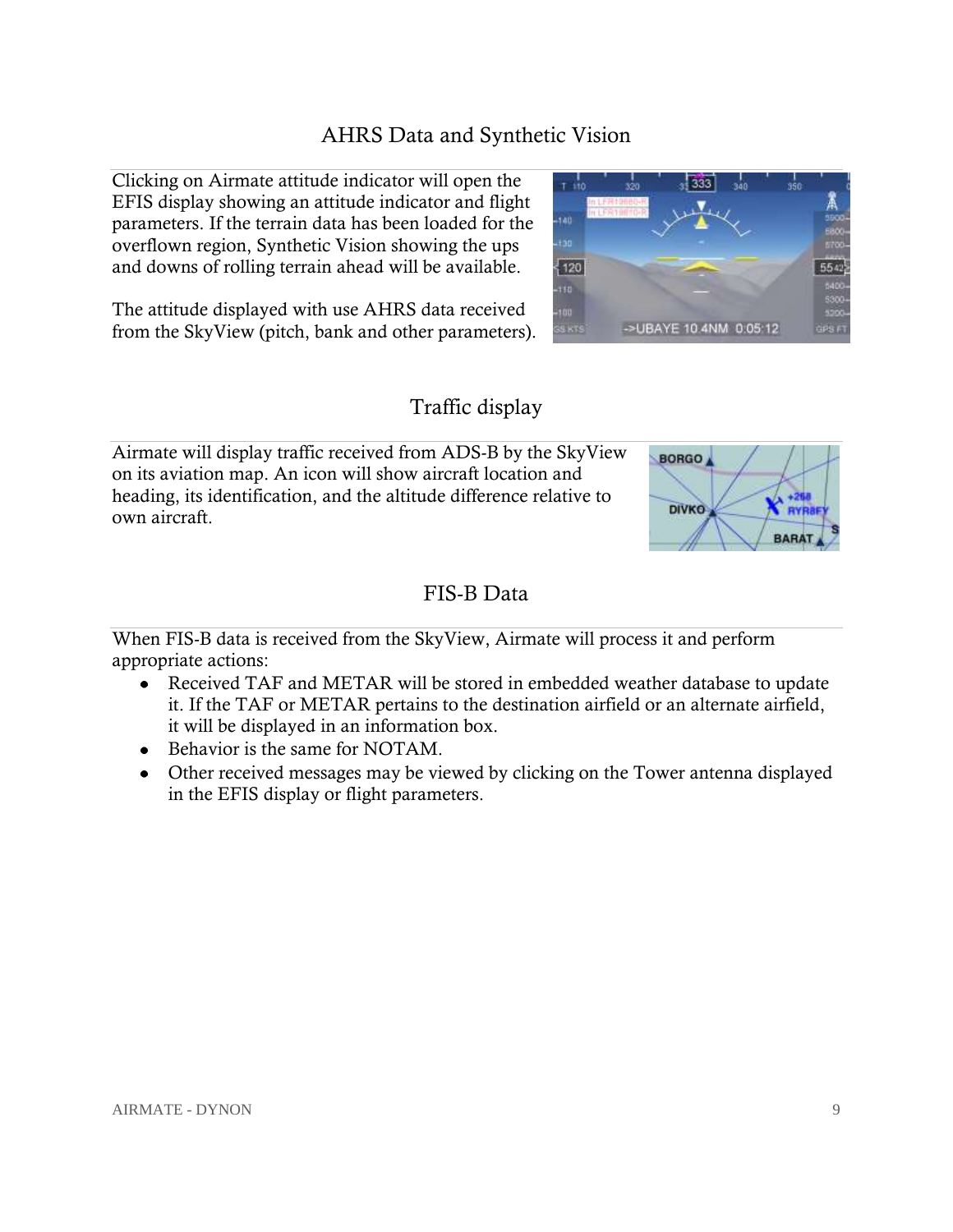## <span id="page-11-0"></span>Using Airmate navigation database, displaying charts and plates on your SkyView

Airmate Aviation Database for SkyView

<span id="page-11-1"></span>Airmate, provides a yearly subscription to its proven Aviation Database for your **Dynon SkyView**.



Tailored for VFR pilots, Airmate Navigation database will offer you more features than any other database:

- airports include not only large ICAO airports, but also **small, ultralight and private**   $\bullet$ **airfields**, as well as bush fields.
- waypoints include in addition to standard **IFR** waypoints, **Visual Reporting Points**.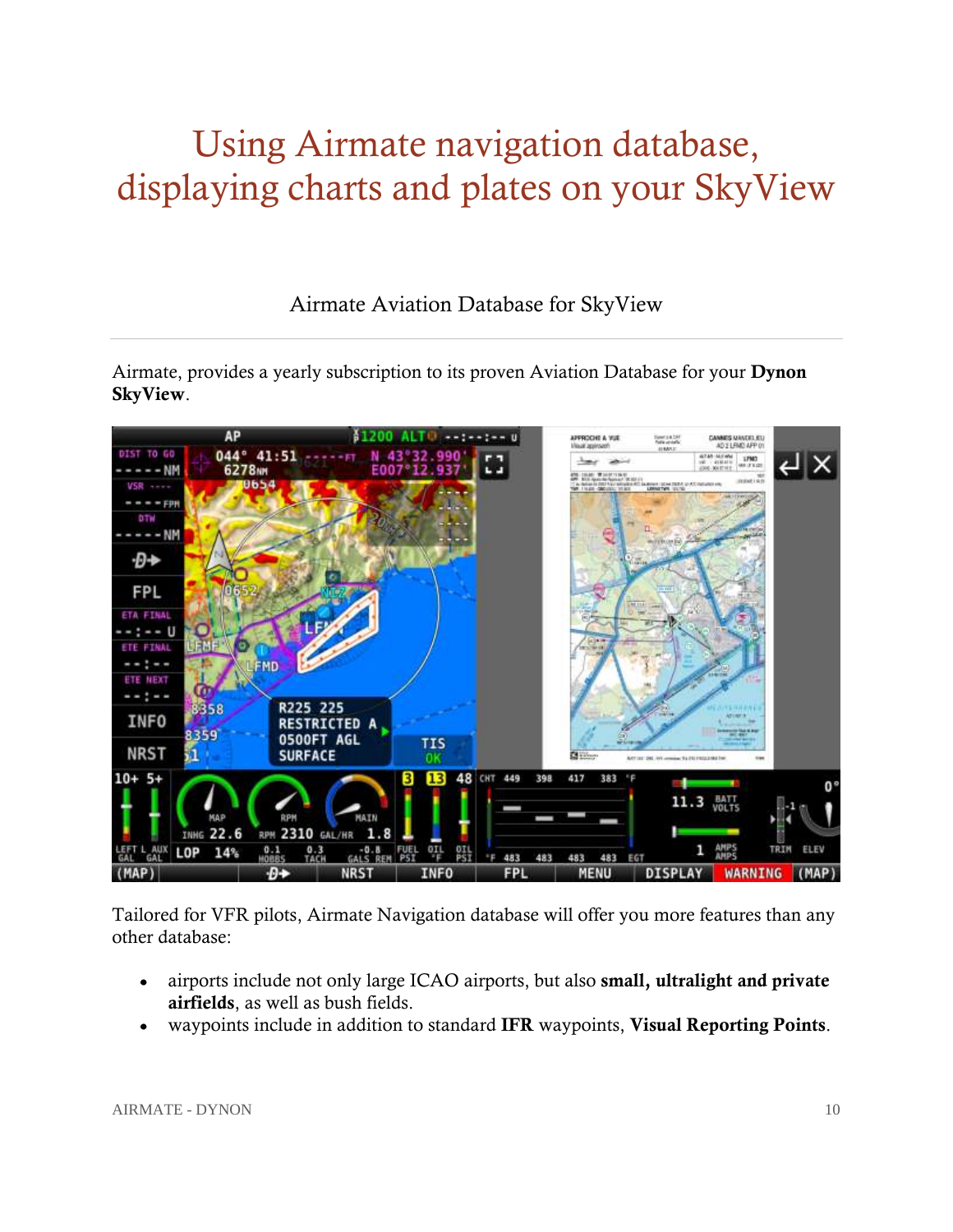- **obstacles** are provided when published by the authorities, when possible they are complemented by obstacles announced by NOTAM valid for the database cycle.
- in addition, Airmate provides you **free access to airport diagrams and VFR / IFR approach plates** in more than 200 countries.
- in the same way, **free VFR and IFR raster charts** are also provided in numerous countries.

AIRMATE Aviation Database is updated every 28 days at each AIRAC cycle.

To subscribe, go to **Airmate Shop** 

### How to load aviation data and obstacle data

<span id="page-12-0"></span>As a database subscriber you will receive at every AIRAC cycle (every 28 days) download links for Airmate data. To load aviation and obstacle data in your SkyView:

- store the NavData aviation file (**airmate\_av\_data…dup**) and obstacle file (**airmate** obstacle data...dup) on the root directory of an USB stick (FAT-32 formatted).
- connect the USB stick to your Dynon unit. The database has been generated for your Dynon unit according to its serial number, if you have a dual unit installation it could be installed on both units.
- after Dynon unit launch, perform a long press on the two rightmost buttons to enter Setup mode.
- Select "System software" and then "Load file" and load the aviation database file.
- Then load the obstacle data file.
- After successful load, you could remove the USB stick. Don't remove the USB stick during load operations.

## How to load raster charts

<span id="page-12-1"></span>We provide our navigation database subscribers a free access to a wide range of VFR and IFR raster aeronautical charts worldwide, including Sectionals, WAC, other VFR charts, IFR Enroute charts and so on… In addition to this wide catalog of free charts, you could also if you wish purchase on our Airmate Web Shop commercial charts from all major publishers (Air Million, Avioportolano, Cartabossy, DFS, IGN, NATS, Rogers Data…).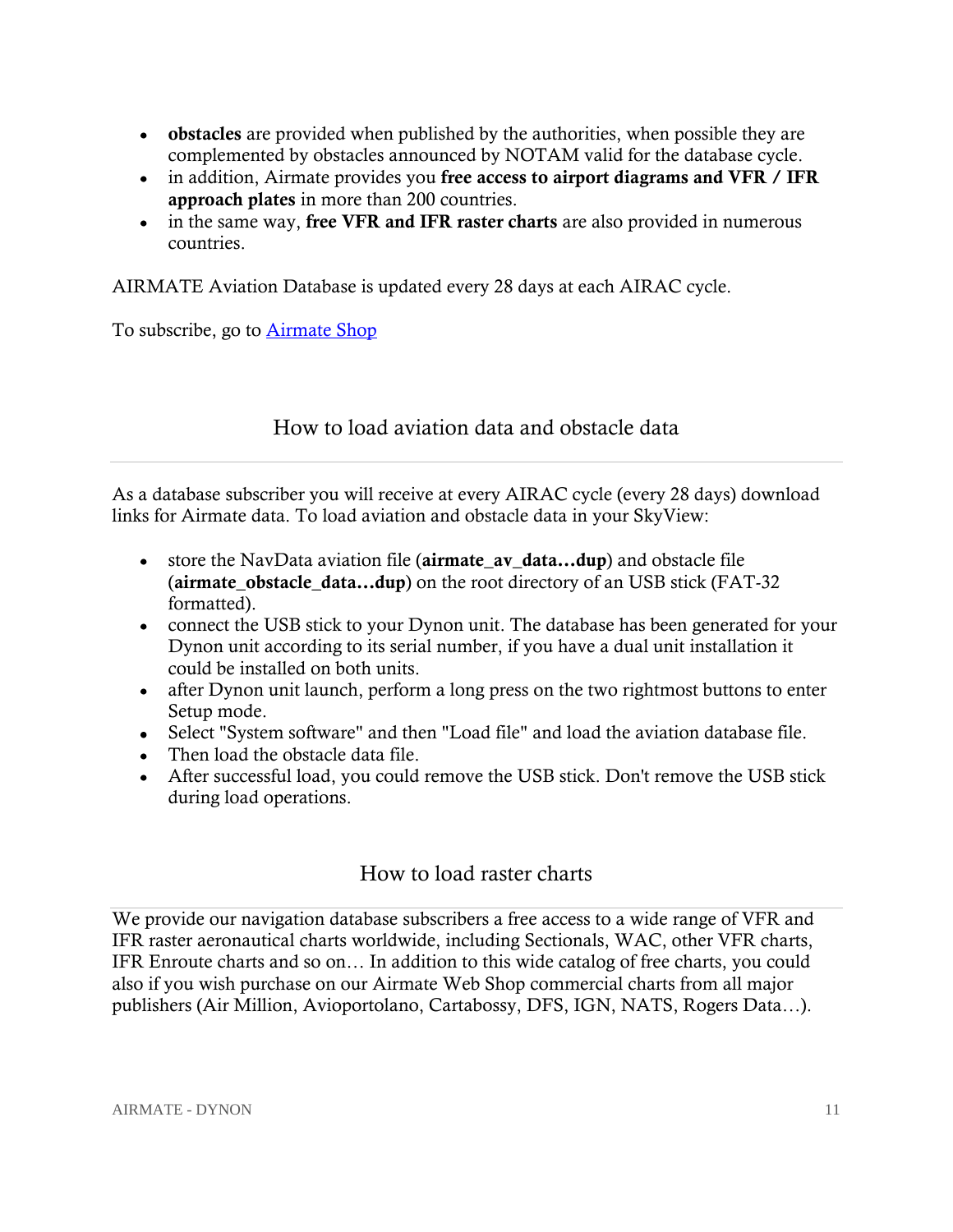- copy your provided chart key file **CHARTS…key** on the root directory of an USB stick.
- Select in the list the aeronautical raster charts you are interested in. Copy the .dcf files for those charts on a subdirectory named "Raster" on the same USB stick.
- connect this USB stick to your Dynon unit. It should be left connected during the whole flight.
- when flying, click on "Menu" button, then "Map Layers" and enable the needed layer (SECT, VFR WAC, ICAO, IFR, and so on…).

### How to load and view airport diagrams and approach plates

<span id="page-13-0"></span>In the same way, we offer our navigation database subscribers free access to airport charts and diagrams in more than 200 countries, so you could load them in your Dynon unit and display them from the SkyView airport detail page (using the "PLT" tab).

To install those plates:

- expand your country or continent \***-Plates…zip** file and copy the **ChartData** main directory to the root directory of an USB stick (FAT-32 formatted).
- connect this USB stick to your Dynon unit. It should be left connected during the whole flight.

When flying, click on any airport then on the "**INFO**" button to view airport information. The "**PLT**" tab will display the airport plate list, you could view any plate by clicking on its name.

You could use the same USB stick to store both airport plates (in ChartData directory) and aeronautical charts (in Raster directory).

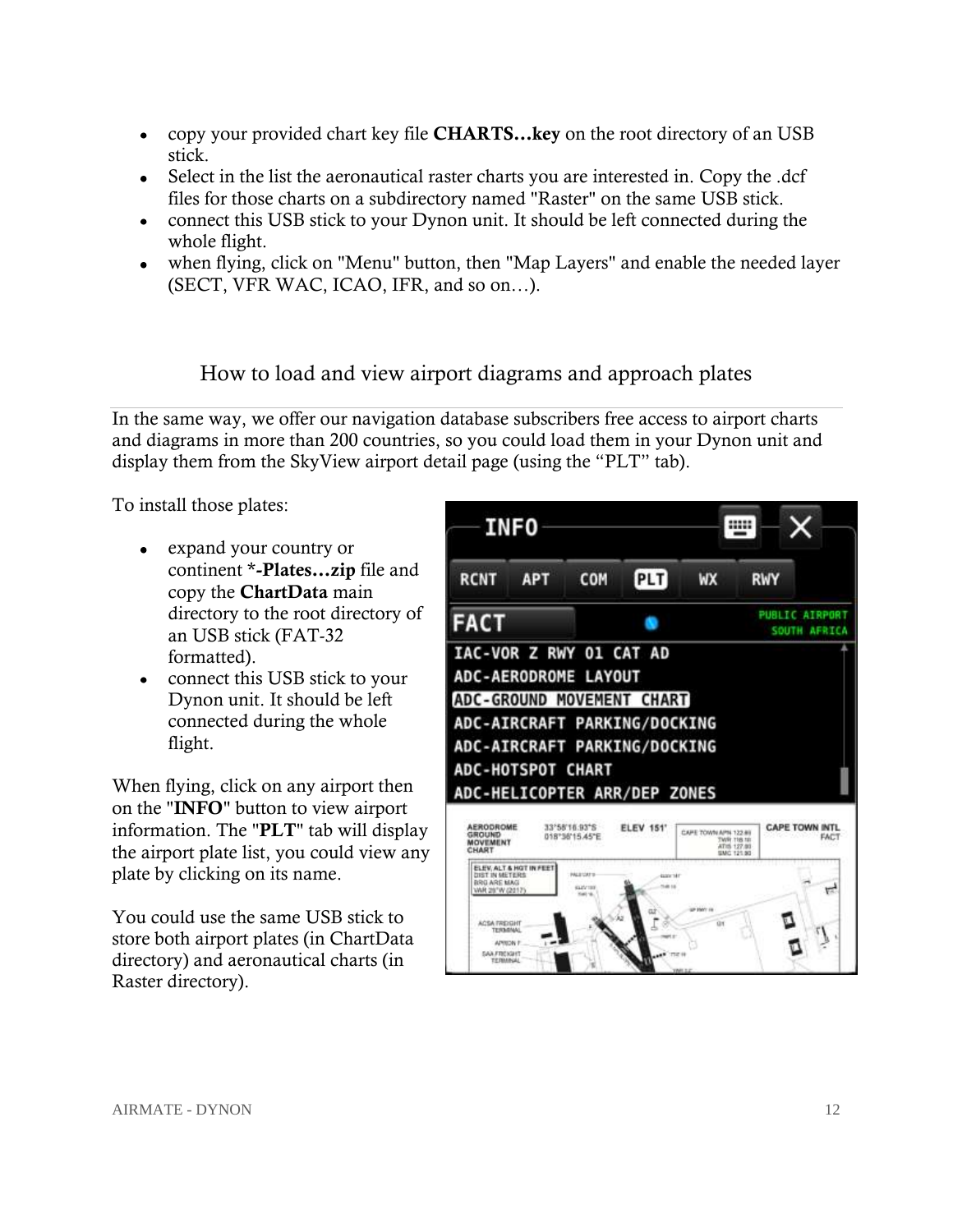## Debugging

#### Introduction

<span id="page-14-1"></span><span id="page-14-0"></span>Once your iPad/iPhone is connected to the Dynon SkyView network, SkyView will be automatically detected by Airmate, so no specific configuration is needed.

In case of issue, go to Airmate Settings/Advanced to check connectivity parameters as explained below.

## Checking Network Parameters

#### <span id="page-14-3"></span><span id="page-14-2"></span>ADS-B Receiver

Airmate may use the SkyView link to receive realtime traffic and AHRS data and should automatically detects the SkyView when the network name includes "SkyView".

If you changed the network name, the SkyView may not be recognized: in this case you must switch on the device as ADS-B device providing AHRS inputs and indicate port 8384 for connectivity.

Please note that, since iOS 14, Apple blocks app connectivity to devices on the local network, until user approval. You will need to approve access to local network when requested.

#### <span id="page-14-4"></span>GPS Source

This choice allows to switch between 3 different GPS sources:

| <b>ADS-B Receiver</b> |                     |  |  |
|-----------------------|---------------------|--|--|
| Wifi network          | <b>SkyView-DEMO</b> |  |  |
| Is an ADSB-B device   |                     |  |  |
| <b>ADS-B Device</b>   | SKYVIEW-DEMO        |  |  |
| ADS-B device address  | 192.168.1.1         |  |  |
| ADS-B device port     | 8384                |  |  |
| ADS-B network SSID    |                     |  |  |
| Device PIN code       |                     |  |  |
| Provides AHRS inputs  |                     |  |  |
| Display FLARM traffic |                     |  |  |

| <b>GPS Source</b>          |  |
|----------------------------|--|
| Internal GPS (or external) |  |
| Simulator                  |  |
| SKYVIEW-DEMO               |  |

AIRMATE - DYNON 13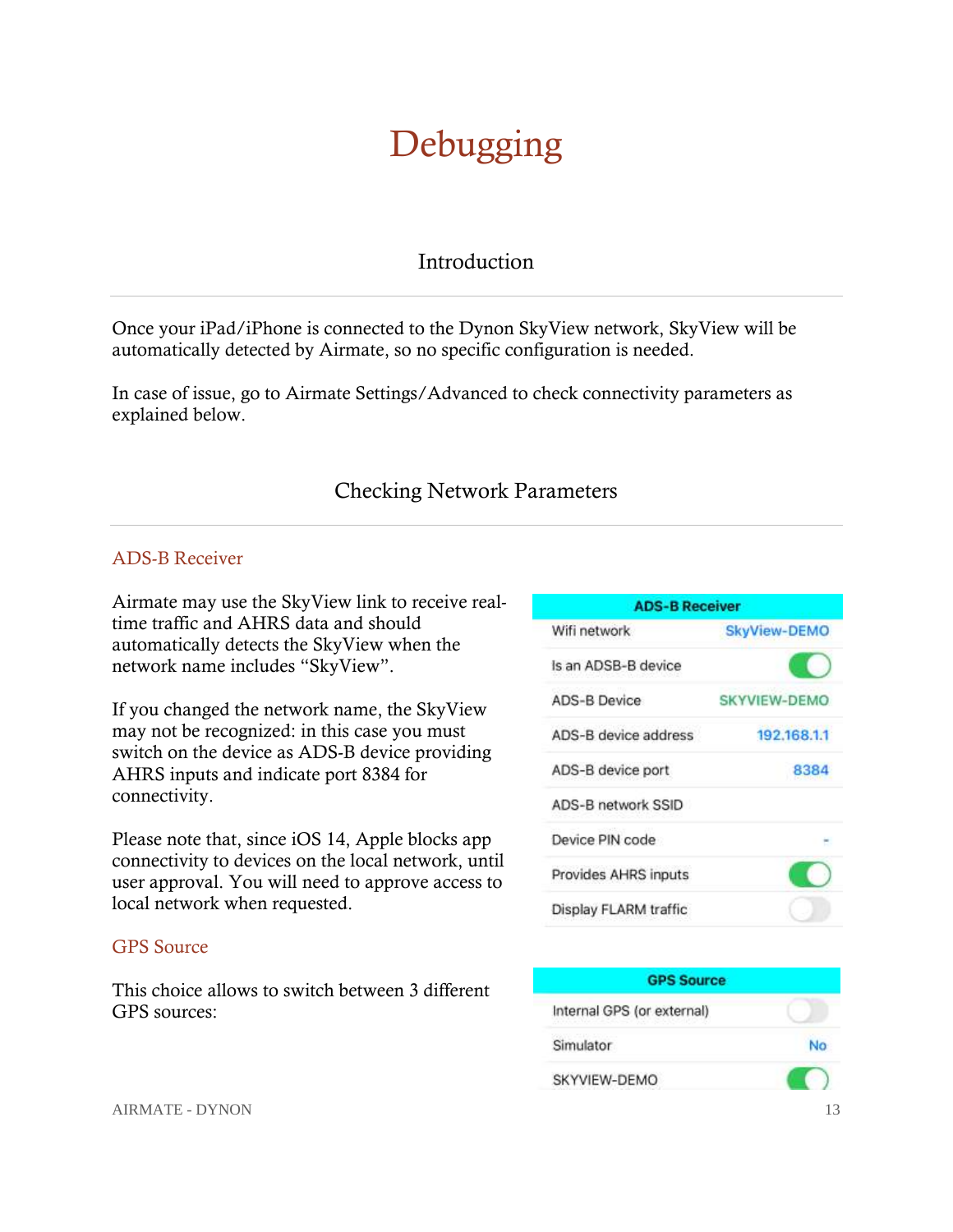- **Internal GPS (or external)** is either the own iPhone/iPad internal GPS receiver or any Apple compatible MFI GPS receiver that is paired using Bluetooth with the iPhone/iPad. In both cases, Apple device will process location data and forward them to Airmate. This is the default choice.
- **Simulator**: location data are received from a simulator on the port number specified in Flight Simulation submenu and will replace the actual GPS location. The aircraft symbol on the map will be black instead of red. In this choice, you could indicate **No** (flight simulator inputs not used), **Once** (flight simulator inputs used for this session only) or **Always** (always use flight simulator inputs, don't forget to disable this option when you want to use GPS inputs during a real flight).
- **SkyView**: if the SkyView is detected, its name will be shown there, otherwise **No external GPS found** will be displayed. You could select the SkyView as GPS source for improved accuracy here. By default, using SkyView as GPS source will be proposed to you automatically when you will switch Airmate to Flight mode.